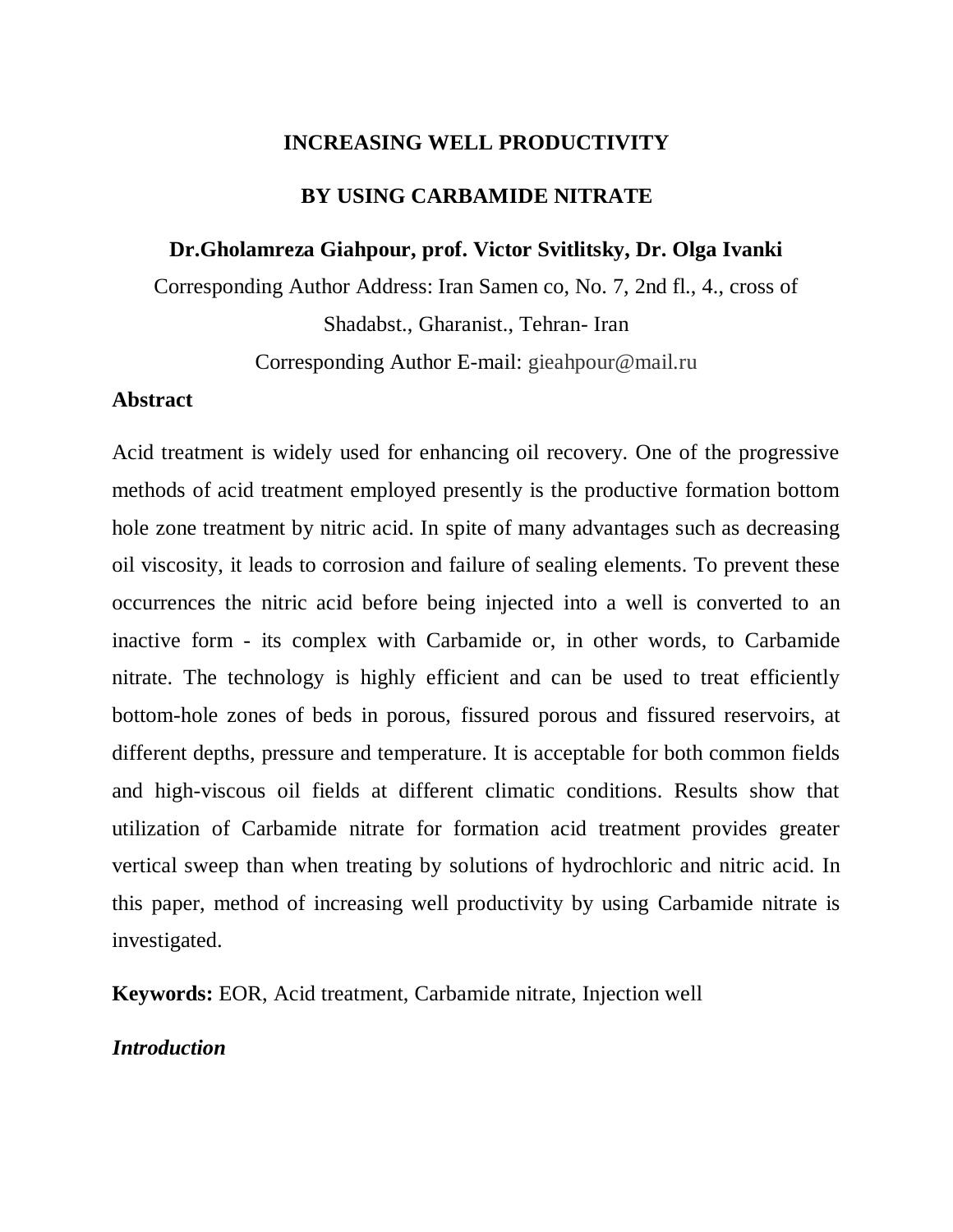Iran, with a record of over one century of oil production, is currently one of the major oil producing countries of the world [1]. Primary crude-oil production typically recovers only 15 to 20% of the oil originally in place thus some methods for Enhancing oil recovery are used [2]. Acid formation treatment used for increasing the productive capacity of producing wells and the intake capacity of injection wells is in wide use and is displayed by a great number of different methods. One of the progressive methods of acid treatment is the productive formation bottom hole zonetreatment by nitric acid. The efficiency of using nitric acid and compositions based on it provides decrease of oil viscosity with a considerable content of asphalt-resinous substances. Besides, products of nitric acid reaction with brown nitrogen oxides:

 $Fe +4HNO3 \rightarrow Fe (NO3)3 + NO \uparrow + 2H2O$ 

(1)

The resulting ferric nitrate in the worked out solution is hydrolyzed along with the precipitation of the basic saltinsoluble in water and plugging the bottom-hole pore space of the formation:

*Fe* (*NO*3) 3+*H*2*O* $\rightarrow$ *Fe OH* (*NO*3)2 $\downarrow$  +*HNO*3(2)

1

To prevent these occurrences the nitric acid before being injected into a well is converted to an inactive form, Carbamide nitrate. In this paper, technology of using Carbamide nitrateis discussed.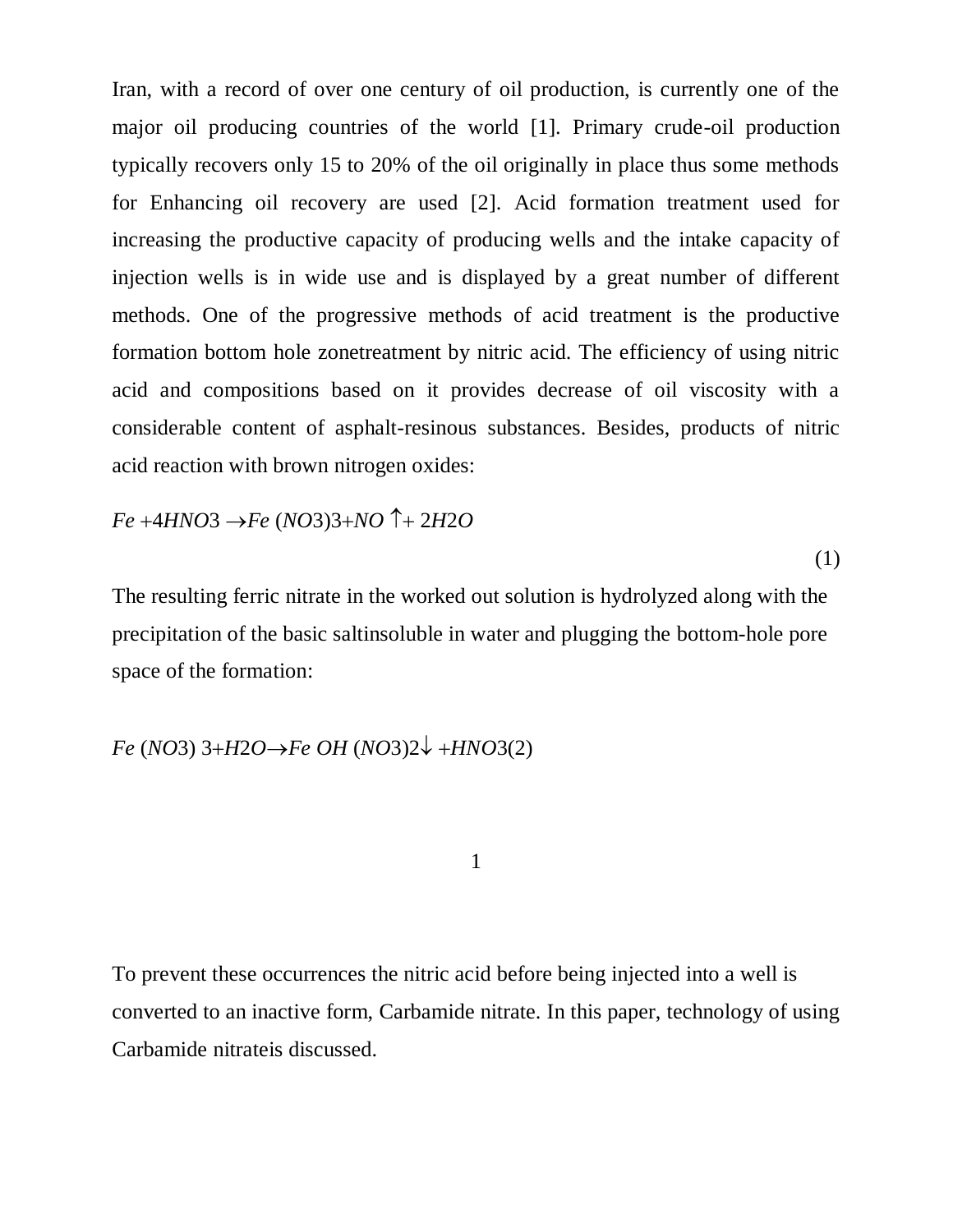### *Theory*

Carbamide nitrate is a fine-dispersed, precipitated product insoluble in hydrocarbon liquids which produces by following reaction:

# $HNO3+CO(NH2)2 \rightarrow [CO(NH2)2.HNO2] \downarrow$ (3)

Only nitric acid gives such a complex with a precipitate when obtaining from mineral acids. From equation 3, itfollows that nitric acid and Carbamide interact in the proper proportion: 1 mole of nitric acid reacts with 1 mole of Carbamide. As established by investigations, Carbamide nitrate is a white crystalline substance of 1746 kg/m3density. The corrosion activity of wet powder (before drying) makes up 3989 g/m.h. The content of nitric acid in the dried product was determined by alkali titration (1 - normal solution of KOH) in the presence of an indicator methyl orange. It showed that there was 48% of nitric acid in the dried product. Another factor serving to increase the coverage of acid treatment is that during the complex destruction, when being diluted with water, the nitric acid concentration in the solution decreases. Hence, it is possible to regulate the depth of vertical sweep of formation nitric acid treatment by the dilution extent. The relationship between nitric acid concentration and the solution's temperature is expressed by the formula:

 0.885 *T*8. 6 <sup>2</sup> 0.012T <sup>3</sup> *Can* 0. 000074T (4)

Where  $T(C^{\circ})$  is the temperature of the solution.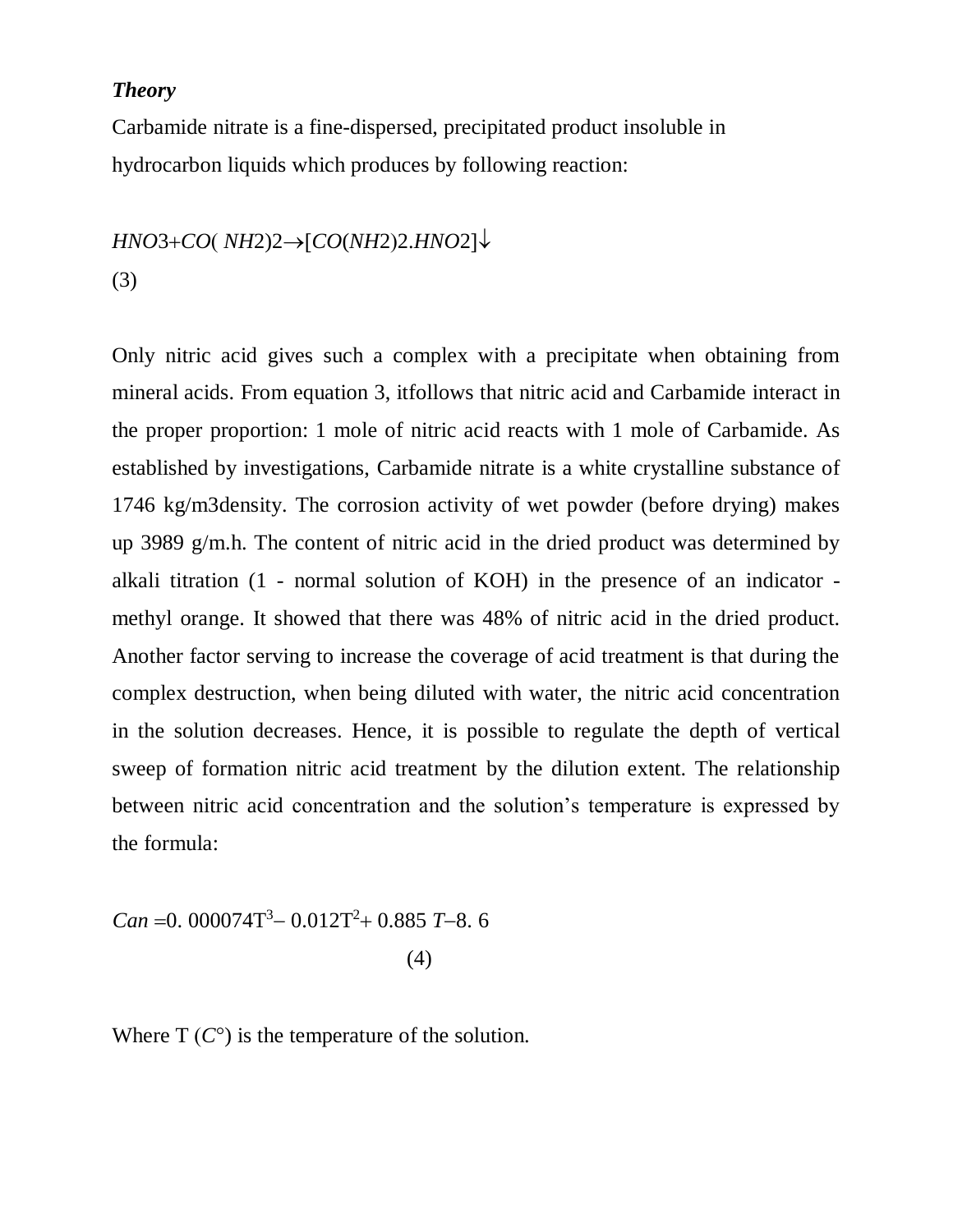## *Operation*

To increase the productivity of the formation its bottom hole equipment techniques were connected to the wellhead, high pressure manifolds and communications were pressed to a value of one and a half working pressure. The liquid circulation in the well was reestablished and the formation intake rate was determined. If there was no bed intake an acid bath was installed. In this case the tubing reached the lower perforated holes. Then the equipment was pressed to a value of one and a half working pressure and an acid solution was injected into the tube. The well was shut-in and left under pressure for 2 hours at the rock carbonate content exceeding 10 % and for 4-8 hours at carbonate content less than 10 %. After acid treating time at the bottom hole the acid was washed out from the well and the intake rate was determined. If there was a bed intake rate, solutions of hydrochloric acid and Carbamide nitrate dissolved in pure oil, diesel fuel or condensate in the ratio of not more than 1  $m<sup>3</sup>$ to 500 kg of powder, were separately injected into the tubing. After acid treatment, the well was shut-in for acid neutralization for 2hours at the rock carbonate content less than 10 % and for an hour - more than 10 %. Figure 1 shows acid treatment operation.



**Figure 1- Acid treatment operation**

*Results and Discussion*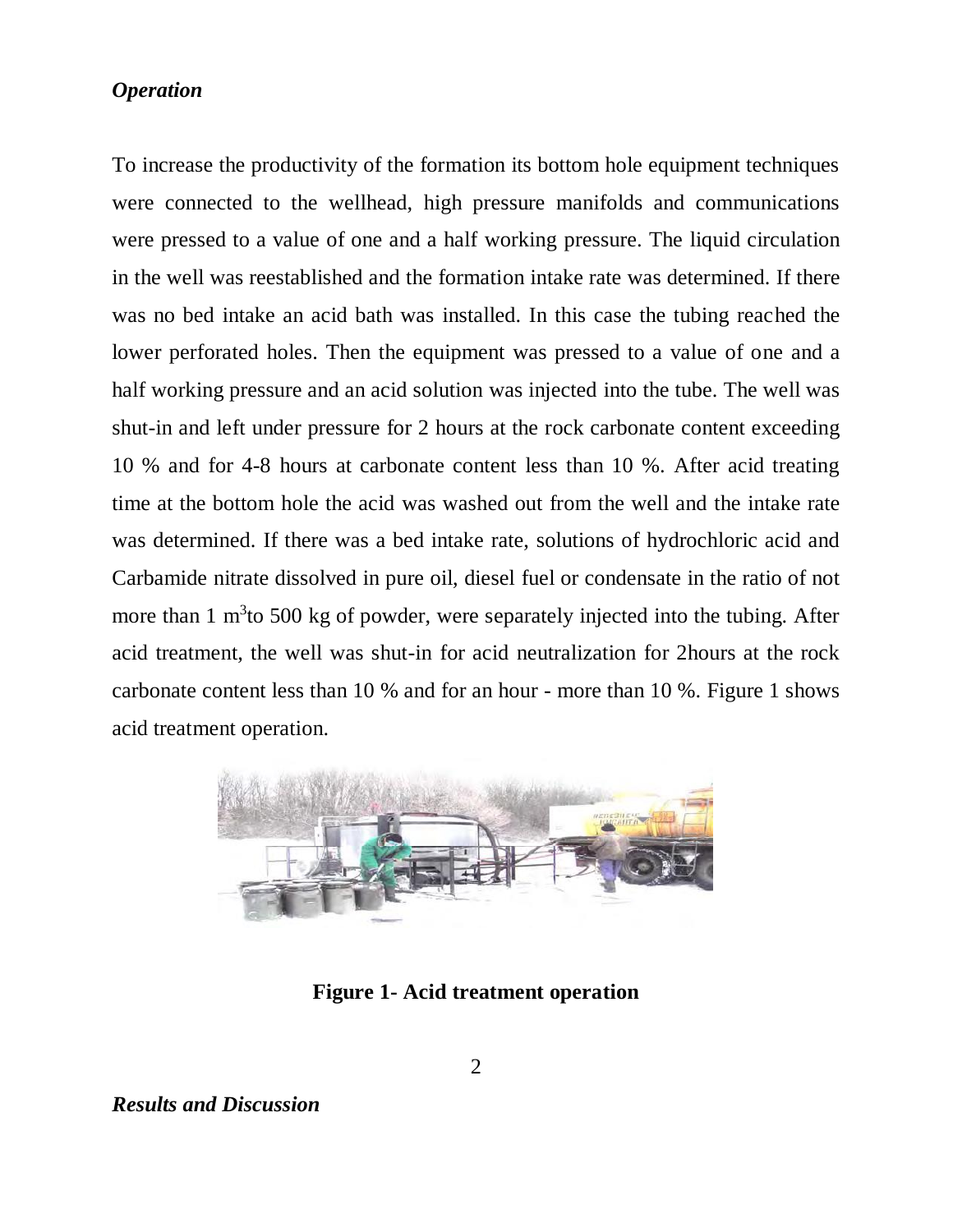The corrosion activity of Carbamide nitrate powder settled on the filter without being dried is 60 g/m<sup>2</sup> $\cdot$ h. Forreference the corrosiveness of 40% nitric acid is 5292  $g/m^2$ ·h. Temperature dependence of corrosiveness of Carbamide nitrate dried at a temperature of 60 $\mathrm{^{0}C}$  to residual humidity of 32.22% is represented in Fig 2.



**Figure 2- Temperature - dependence of Carbamide nitrate corrosiveness**

Figure 2 reveals that the corrosion rate of Carbamide nitrate is increased with increasing temperature.

Temperature-dependence of corrosion rate of a steel plate at different Carbamide nitrate concentration in solutions is shown in figure 3.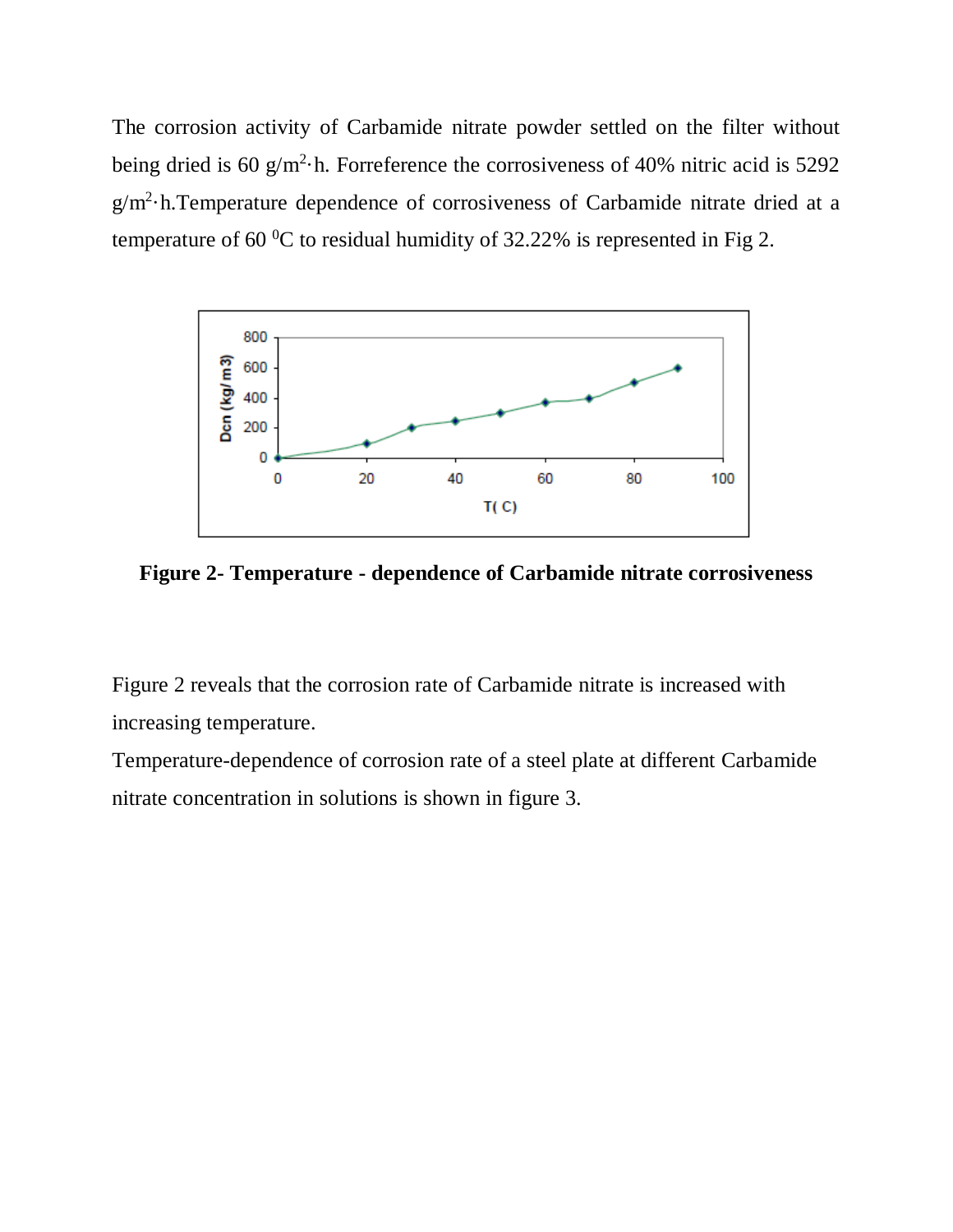

# **Figure 3- Temperature dependence of corrosion rate of a steel plate at different Carbamide nitrate concentrations in solution**

Figure 3 demonstrates that when concentration of Carbamide nitrate increases the corrosion rate of steel plate isincreased. The study of the dissolving power of Carbamide nitrate and acid compositions based on relative tocarbonates, quartz and clay minerals showed that marble dissolution rate in Carbamide nitrate solutions is 9times lower than in hydrochloric acid and 4.5-5.5 times lower than in nitric acid  $(fig 4)$ .

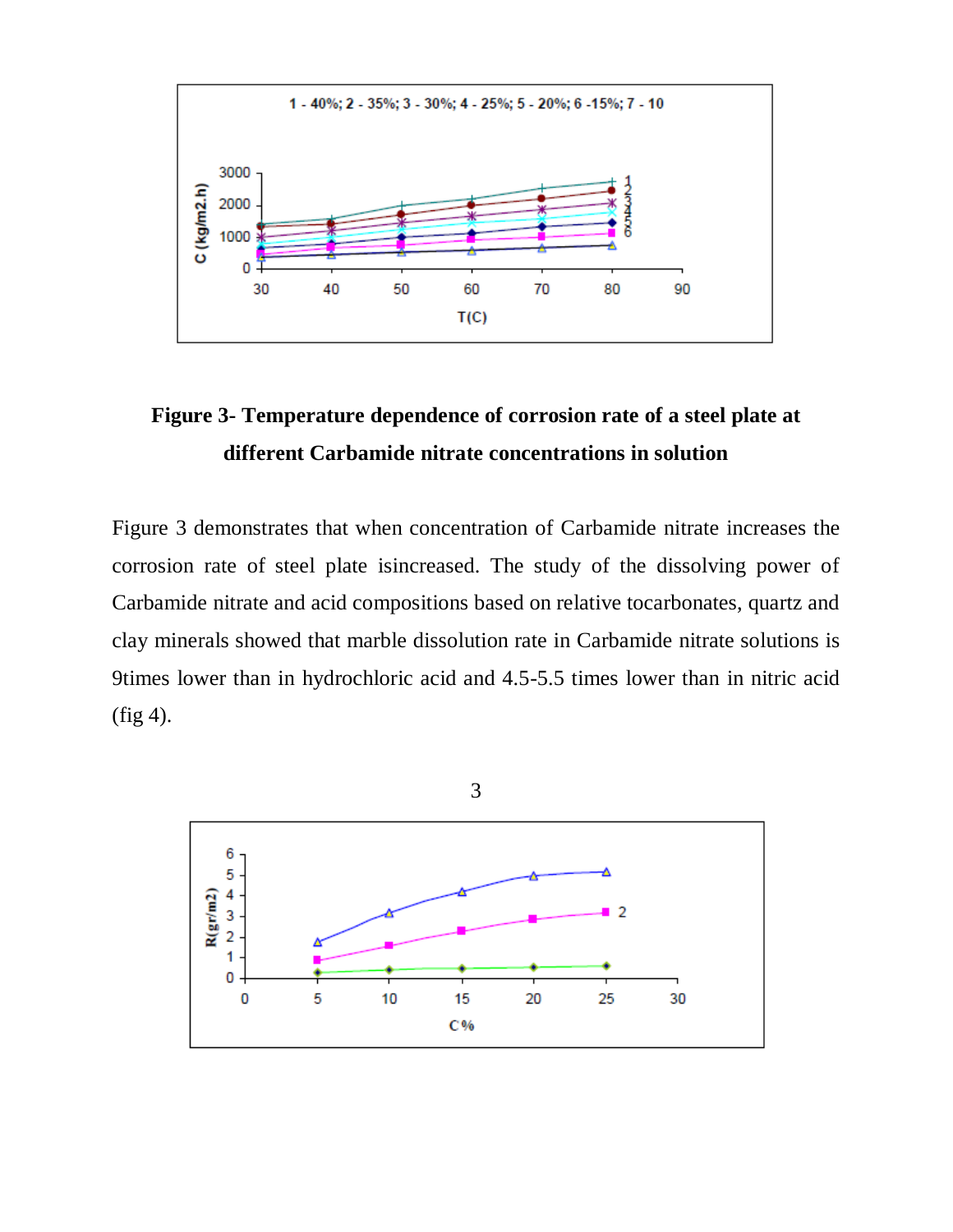# **Figure 4- Concentration - dependence of marble dissolution rate in solutions of 1) hydrochloric**

# **acid; 2) nitric acid and 3) Carbamide nitrate**

This clearly demonstrates that utilization of Carbamide nitrate for formation acid treatment provides greater vertical sweep than when treating by solutions of hydrochloric and nitric acid. At the same time Carbamide nitrate and a composition based on it dissolve silicate rock components forming productive formations rather well (Table1).

| Agent                                                         | Content<br>реагента в<br>растворе, %           | Solution, %                      |                              |                              |                              |  |
|---------------------------------------------------------------|------------------------------------------------|----------------------------------|------------------------------|------------------------------|------------------------------|--|
|                                                               |                                                | montmo-<br>rillonite             | Kaolinite                    | Hydromica<br>(glauconite)    | quartz                       |  |
| Hydrochloric acid (HCI)                                       | 12,0                                           | 1,53                             | 0,88                         | 0,73                         | 0,22                         |  |
| Hydrochloric acid (HCI)<br>Hydrofluoric acid (HF)             | $12,0+$<br>$+4.0$                              | 32,34                            | 24,57                        | 31,13                        | 4,22                         |  |
| Carbamide nitrate<br>-11<br>25<br>25                          | 5,0<br>7,5<br>10,0<br>15,0                     | 6, 11<br>8,86<br>8,94<br>9,26    | 1,21<br>1,24<br>1,28<br>1,33 | 3,43<br>4,62<br>4,64<br>4,92 | 0,39<br>0,42<br>0,67<br>0,74 |  |
| Hydrochloric acid +<br>Carbamide nitrate<br>-11<br>-11<br>-11 | 12,0<br>$+5,0$<br>$+7,5$<br>$+10,0$<br>$+15,0$ | 11,75<br>12,34<br>13,23<br>14,41 | 1,33<br>1,52<br>1,55<br>1,57 | 3,92<br>4,76<br>4,89<br>5,58 | 0,63<br>0,79<br>0,94<br>1,03 |  |

## **Table 1- Solution of clay minerals and quartz in acids**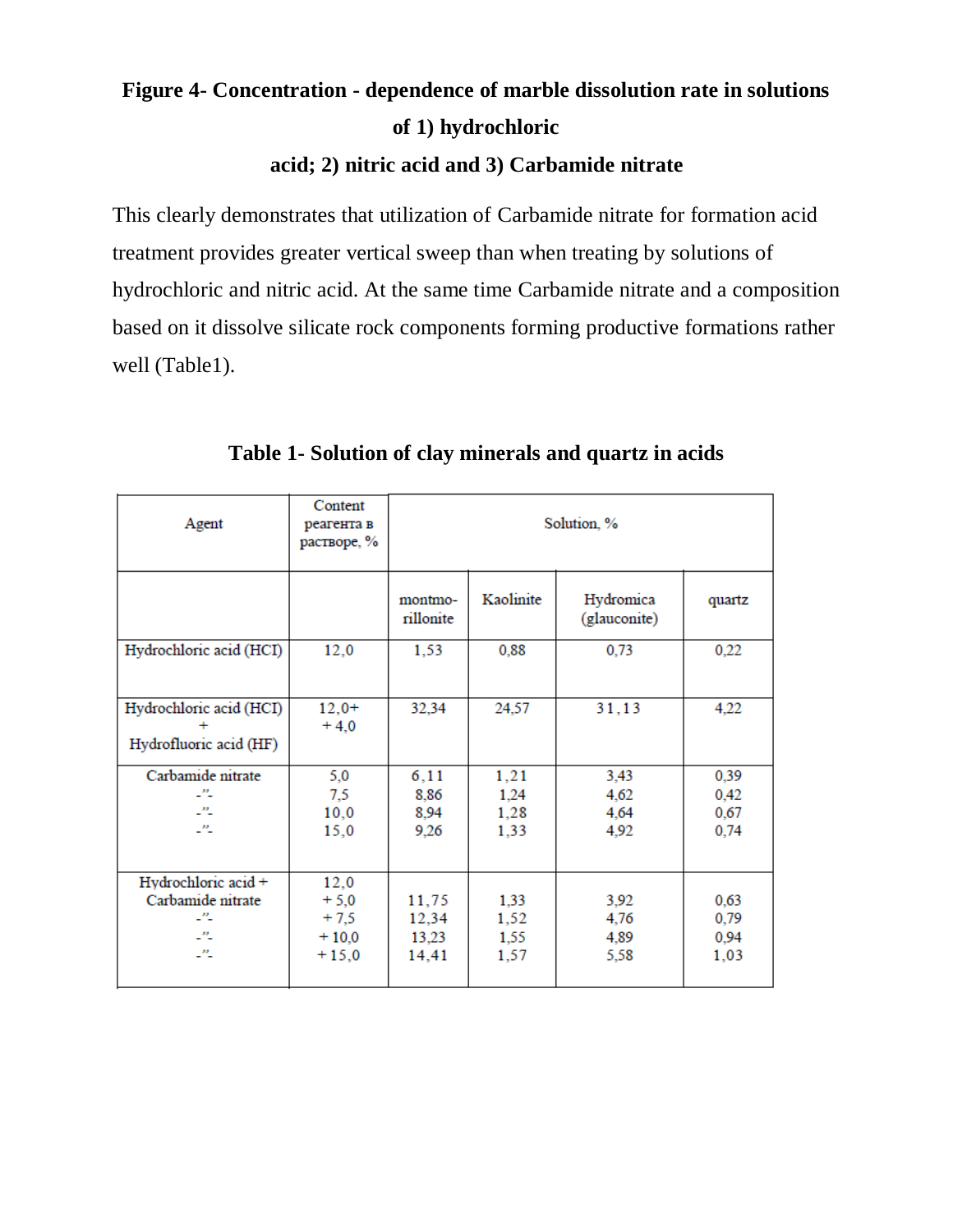Results of field tests of bottom-hole zone treatment technologies at production and injection well by acid composition based on Carbamide nitrate is shown in table 2.

4

# **Table2- results of field tests of bottom-hole zone treatment technologies at production and injection well**

| <b>Type of well</b> | <b>Production rate</b><br>(intake capacity)<br>oil/water, t/day |                   | Productivity,<br>t/day, MPa |                   | <b>Injection Pressure MPa</b> |                   |
|---------------------|-----------------------------------------------------------------|-------------------|-----------------------------|-------------------|-------------------------------|-------------------|
|                     | <b>Before</b><br>treating                                       | After<br>treating | <b>Before</b><br>treating   | After<br>treating | <b>Before</b><br>treating     | After<br>treating |
| producing           | 0.5/0.0                                                         | 60/0.0            | 0.11                        | 101.9             |                               |                   |
| producing           | 12.5/0.0                                                        | 39.5/8.5          | 58/80                       | 294.2             |                               |                   |
| producing           | 0.3/4.7                                                         | 10.5/71.5         | 1.62                        | 27/30             |                               |                   |
| producing           | 0.7/0.6                                                         | 1.5/0.5           | 0/48                        | 0.75              |                               |                   |
| producing           | 0.0/0.0                                                         | 0.01/9.99         | $\mathbf{0}$                | 3.3               |                               |                   |
| injecting           | 30                                                              | 50                |                             |                   | 13                            | 06-Jul            |
| injecting           | 60                                                              | $May-74$          |                             |                   | 12.7                          | 7.6               |
| injecting           | 86                                                              | 100               |                             |                   | 25                            | 24/0              |

# **by acid composition based on Carbamide nitrat**

It is clear that production rate after acid treatment are increased in both production and injection wells. Figure 3shows the hydrocarbon production after acid treatment with utilizing Carbamide nitrate:

# **Table 3- Hydrocarbon production after acid treatment with utilizing Carbamide nitrate**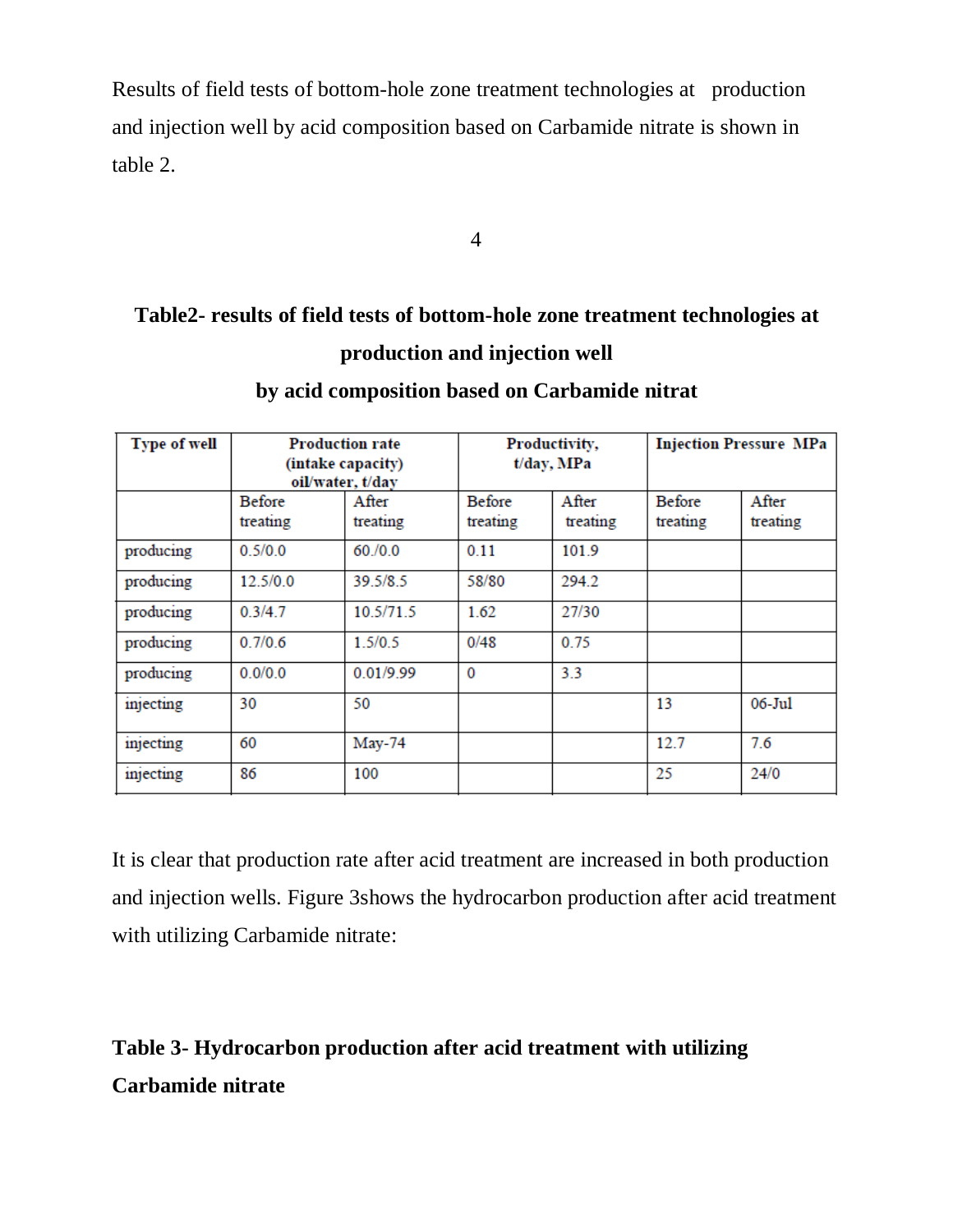| Amount of<br>wells | Additional production |                       |                     | Additional production per one treatment |              |                                |
|--------------------|-----------------------|-----------------------|---------------------|-----------------------------------------|--------------|--------------------------------|
|                    | oil, m                | water, m <sup>3</sup> | gas, thous. $m^3$ . | $oil. m$                                | water, $M^3$ | gas, thous<br>$\boldsymbol{M}$ |
| 3                  | 4                     | 5                     | 6                   |                                         | 8            | 9                              |
| 3                  | 923,5                 | 6119,0                | 174,4               | 307,8                                   | 2039,7       | 58,1                           |
|                    | 13648,9               | 50884,0               | 2922,7              | 1949,8                                  | 7269,1       | 417,5                          |
|                    | 1356,1                | 2354,0                | 300,4               | 452,0                                   | 784,7        | 100,1                          |

The figure reveals the additional hydrocarbon production after acid treatment with utilizing Carbamide nitrate

## *Conclusions*

Analyzing the data obtained after testing the technologies for increasing well productivity by utilizing powderlike

Carbamide nitrate the following may be concluded:

- Decrease in oil viscosity with a considerable content of asphalt-resinous substances
- Reduction of emulsification of watered oil
- Absence of corrosion of the oil-field equipment
- Safe storage and transportation of acids to a place of application
- High chemical activity of acid structure directly in a process able layer of a wall
- Ecologically favorable, safe and harmless system of rending of services
- It can be used in Sandstone reservoirs & carbonate reservoir, Porous, fissured-porous and fissured reservoirs, at different depths, pressure and temperature